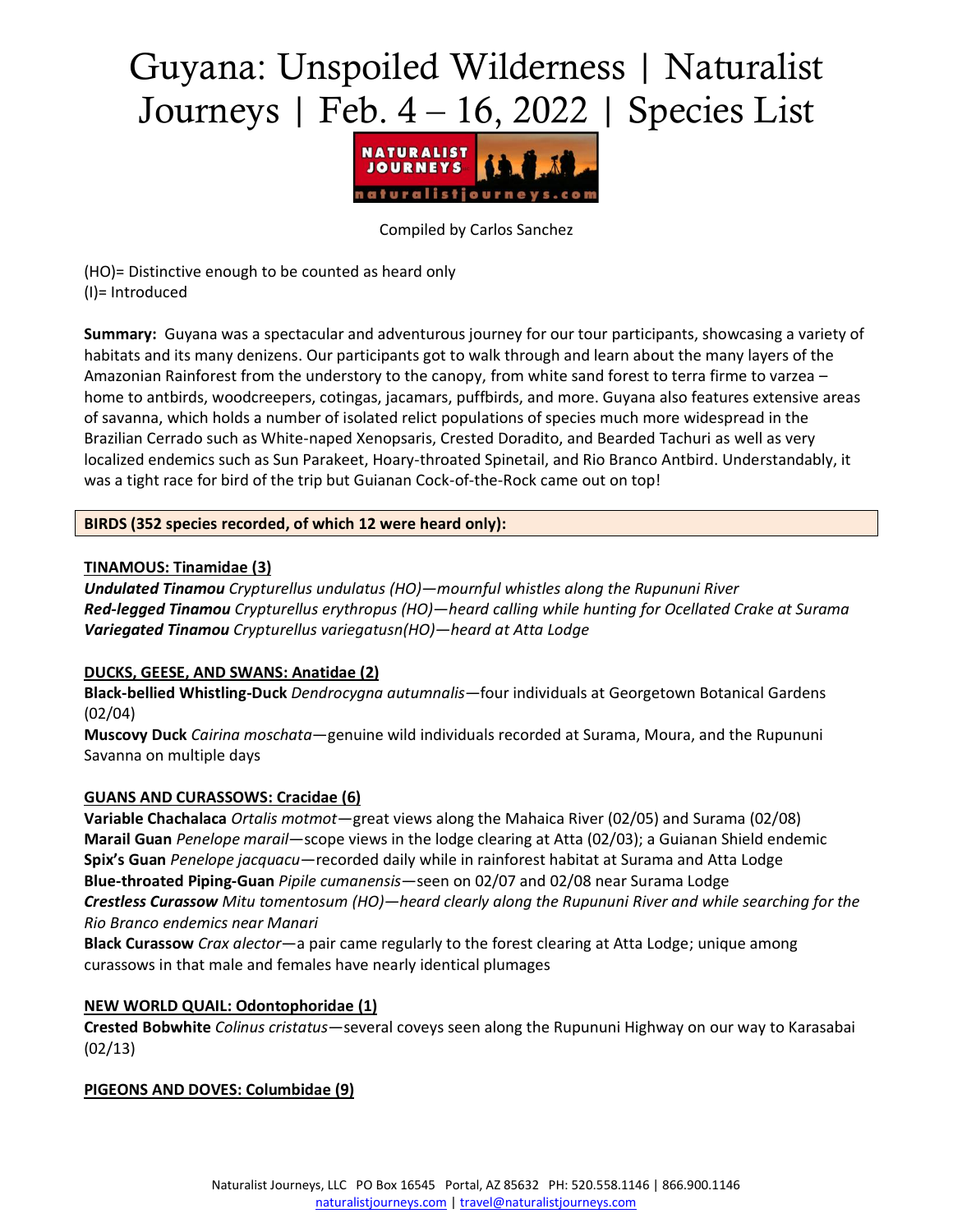**Rock Pigeon (I)** *Columba livia*

**Pale-vented Pigeon** *Patagioenas cayennensis*—the common arboreal pigeon outside of rainforest in Guyana **Scaled Pigeon** *Patagioenas speciosa*—we saw this beautifully detailed pigeon on 02/07 at Surama Lodge **Plumbeous Pigeon** *Patagioenas plumbea*—heard regularly but seen well only on 02/11 on the Rupununi Highway near Atta Lodge

**Common Ground Dove** *Columbina passerina*—common in savanna and other open areas

**Plain-breasted Ground Dove** *Columbina minuta*—scope views at the Crested Doradito stakeout (02/13) with scattered sightings elsewhere

**Ruddy Ground Dove** *Columbina talpacoti*—very common around Georgetown

**White-tipped Dove** *Leptotila verreauxi*—seen at Surama, Rock View Lodge, and Moura (where it was sitting on a nest by the road)

**Eared Dove** *Zenaida auriculata*—very common in wide open savanna between Rock View and Manari

## **CUCKOOS AND ALLIES: Cuculidae (5)**

**Greater Ani** *Crotophaga major*—one posed in a tall palm tree at Georgetown Botanic Gardens (02/05) **Smooth-billed Ani** *Crotophaga ani*—common and widespread in open habitats, often in small family groups **Striped Cuckoo** *Tapera naevia*—nice views on the entrance road to the Mahaica River; one of the few New World cuckoos that parasitize other bird's nests

**Little Cuckoo** *Coccycua minuta*—seen at Georgetown Botanical Gardens and Mahaica River (02/05) **Squirrel Cuckoo** *Piaya cayana*—recorded only near Karasabai in semi-deciduous dry forest (02/13)

#### **NIGHTJARS: Caprimulgidae (6)**

**Least Nighthawk** *Chordeiles pusillus*—a few birds identified at the Annai Air Strip near Rock View Lodge in the early evening (02/11)

**Lesser Nighthawk** *Chordeiles acutipennis*—regular at Surama EcoLodge right at sunrise and sunset **Short-tailed Nighthawk** *Lurocalis semitorquatus*—seen twice along the Rupununi Highway near Atta Lodge, skimming the forest canopy around sunset (02/09 and 02/10)

**Blackish Nightjar** *Nyctipolus nigrescens*—seen on a day roost along the Rupununi Highway (02/11) **Common Pauraque** *Nyctidromus albicollis*—quite common along the roadside at night at Surama EcoLodge **White-tailed Nightjar** *Hydropsalis cayennensis*—several heard calling and observed in the spotlight near Surama EcoLodge one evening (02/06)

## **POTOOS: Nyctibiidae (5)**

**Great Potoo** *Nyctibius grandis*—two on day roosts at Surama EcoLodge (02/07) **Long-tailed Potoo** *Nyctibius aethereus*—one at a day roost at Surama EcoLodge (02/07)

**Common Potoo** *Nyctibius griseus*—another day roost at Surama EcoLodge (02/07)

**White-winged Potoo** *Nyctibius leucopterus*—observed in the forest canopy while owling one evening near Atta Lodge (02/10)

**Rufous Potoo** *Nyctibius bracteatus*—seen on a day roost in swampy white sand forest near Atta Lodge (02/10)

## **SWIFTS: Apodidae (4)**

**White-collared Swift** *Streptoprocne zonaris*—a squadron of these aerial aces seen in the distance at Surama EcoLodge while waiting for the boat on the Borro Borro River (02/08)

**Short-tailed Swift** *Chaetura brachyura*—one definite sighting at Georgetown Botanical Gardens (02/04) **Band-rumped Swift** *Chaetura spinicaudus*—the common swift overhead in rainforest habitat, always seemingly present in small numbers

**Fork-tailed Palm-Swift** *Tachornis squamata*—small numbers on the Mahaica River (02/05) and Surama EcoLodge (02/07 and 02/08)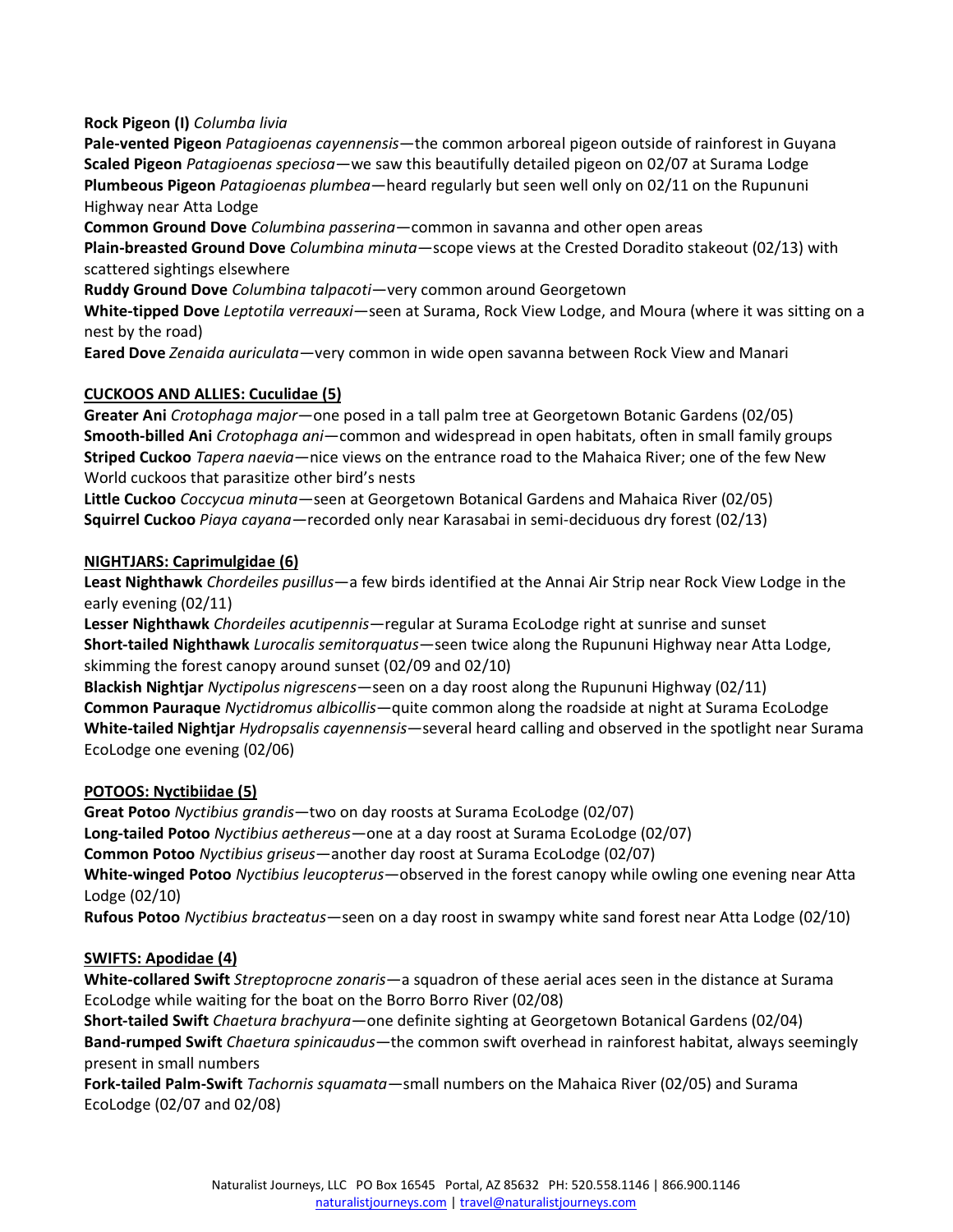# **HUMMINGBIRDS: Trochilidae (15)**

**Crimson Topaz** *Topaza pella*—seen on blackwater streams in the Iwokrama Sand Forest on 02/09 and 02/10; one of the largest hummingbird species and almost every feather on this gem is red and iridescent **Long-tailed Hermit** *Phaethornis superciliosus*—regular at the feeders at Atta Lodge **Reddish Hermit** *Phaethornis ruber*—seen on two dates at Surama EcoLodge (02/07 and 02/08) **Black-eared Fairy** *Heliothryx auritus*—great views at Surama EcoLodge (02/07) and from the Iwokrama Canopy Walkway (02/10) **White-tailed Goldenthroat** *Polytmus guainumbi*—our best views were in the savanna near Surama EcoLodge one early morning (02/07) **Black-throated Mango** *Anthracothorax nigricollis*—both male and female seen on 02/08 and Surama EcoLodge **Tufted Coquette** *Lophornis ornatus*—female seen from the Iwokrama Canopy Walkway (02/10) **Long-billed Starthroat** *Heliomaster longirostris*—seen on 02/07 and 02/08 at Surama EcoLodge **Blue-tailed Emerald** *Chlorostilbon mellisugus*—seen at Surama EcoLodge (02/09), Moura (02/12) and Manari Ranch (02/14) **Gray-breasted Sabrewing** *Campylopterus largipennis*—we saw this large and dull hummingbird at Surama EcoLodge and Atta Lodge, always in or near rainforest (02/09 and 02/10) **Fork-tailed Woodnymph** *Thalurania furcata*—a male was regularly feeding in a flowering tree near Atta Lodge itself (02/09 and 02/10) **White-chested Emerald** *Chrysuronia brevirostris*—nice studies at Surama EcoLodge (02/07)

**Plain-bellied Emerald** *Chrysuronia leucogaster*—a coastal specialty, seen at Cara Lodge and Georgetown Botanical Gardens (02/04)

**Glittering-throated Emerald** *Chionomesa fimbriata*—the default hummingbird of savanna habitats between Rock View Lodge and Manari Ranch

**Rufous-throated Sapphire** *Hylocharis sapphirina*—seen once at Surama EcoLodge (02/07) near the Great Potoo stakeout

**White-chinned Sapphire** *Chlorestes cyanus*—seen once at Surama EcoLodge (02/07), a male on the rainforest edge

# **HOATZIN: Opisthocomidae (1)**

**Hoatzin** *Opisthocomus hoazin*—nearly a dozen individuals seen well along the Mahaica River (02/05); this is the national bird of Guyana and not closely related to any other bird species

# **RAILS, COOTS, AND ALLIES: Rallidae (2)**

**Mangrove Rail** *Rallus longirostris*—great views near the seawall near Cinema Road on our way back from the Mahaica River boat tour (02/05); this is a recent split from Clapper Rail

*Ash-throated Crake Mustelirallus albicollis (HO)—heard calling in the tall grass while searching unsuccessfully for Ocellated Crake*

# **LIMPKIN: Aramidae (1)**

**Limpkin** *Aramus guarauna*—common wetland species in Guyana; it feeds exclusively on aquatic snails and (occasionally) other freshwater mollusks

# **TRUMPETERS: Psophiidae (1)**

**Gray-winged Trumpeter** *Psophia crepitans*—unbeatable views of thirteen birds crossing the Rupununi Highway on our way to Atta Lodge (02/09); a few more seen in the Iwokrama White Sand Forest (02/11)

# **PLOVERS AND LAPWINGS: Charadriidae (5)**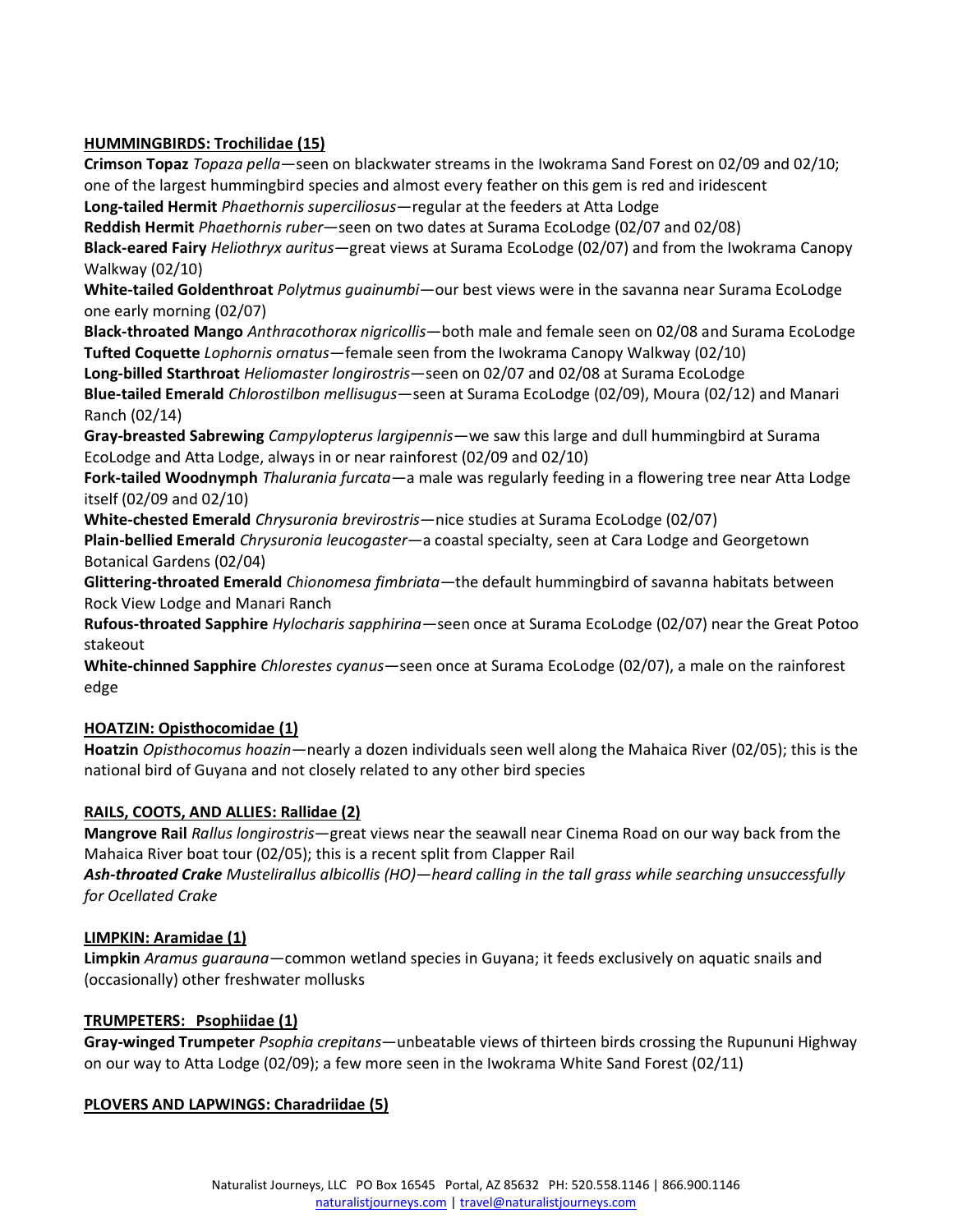**Black-bellied Plover** *Pluvialis squatarola*—one wintering individual at Cinema Road Seawall (02/05) **Pied Lapwing** *Vanellus cayanus*—a pair of these dapper little shorebirds on the sand bank along the Rupununi River (02/12)

**Southern Lapwing** *Vanellus chilensis*

**Collared Plover** *Charadrius collaris*—a surprise to see one at the Ogle Airport runway while waiting for our plane (02/06), seeming totally out of place but there it was

**Semipalmated Plover** *Charadrius semipalmatus*—several on the mudflats from the Cinema Road Seawall

## **JACANAS: Jacanidae (1)**

**Wattled Jacana** *Jacana jacana*—common and widespread wetland species

## **SANDPIPERS AND ALLIES: Scolopacidae (10)**

**Whimbrel** *Numenius phaeopus*—one from the Cinema Road Seawall

**Red Knot** *Calidris canutus*—two from the Cinema Road Seawall; a good record for Guyana **Least Sandpiper** *Calidris minutilla*—at least one individual among the other peeps at Cinema Road Seawall **Semipalmated Sandpiper** *Calidris pusilla*—a couple dozen birds seen from the Cinema Road Seawall **Short-billed Dowitcher** *Limnodromus griseus*—about a half-dozen individuals seen from the Cinema Road Seawall

**Spotted Sandpiper** *Actitis macularius*—seen at the Ogle Airport (02/06) and along the Rupununi River (02/07) **Solitary Sandpiper** *Tringa solitaria*—the most common and widespread shorebird in Guyana, found several small roadside wetlands and puddles throughout our journey

**Greater Yellowlegs** *Tringa melanoleuca*—seen from the Cinema Road Seawall and Ogle Airport **Willet** *Tringa semipalmata*—two seen from the Cinema Road Seawall

**Lesser Yellowlegs** *Tringa flavipes*—seen from the Cinema Road Seawall in small numbers

## **GULLS AND TERNS: Laridae (3)**

**Large-billed Tern** *Phaetusa simplex*—about a dozen or more of these South American freshwater terns on the Rupununi River (02/12)

**Gull-billed Tern** *Gelochelidon nilotica*—one hunting over the mudflats from the Cinema Road Seawall (02/05) **Black Skimmer** *Rynchops niger*—two seen along the Rupununi River were a treat (02/12)

## **SUNBITTERN: Eurypygidae (1)**

**Sunbittern** *Eurypygas helias*—we flushed one off a forest pool at Surama EcoLodge (02/08), which fortunately perched on an open branch long enough for everyone to enjoy it

## **STORKS: Ciconiidae (3)**

**Maguari Stork** *Ciconia maguari*—about a dozen or so scouring the rice fields on the entrance road to the Mahaica River (02/08)

**Jabiru** *Jabiru mycteria*—widespread in small numbers in wetlands from Surama to Manari Ranch **Wood Stork** *Mycteria americana*—small numbers along the Rupununi Highway between Rock View and Manari Ranch, perhaps about a couple dozen total at most (02/13 and 02/14)

# **FRIGATEBIRDS: Fregatidae (1)**

**Magnificent Frigatebird** *Fregata magnificens*—soaring overhead at the Cinema Road Seawall (02/05)

## **ANHINGAS: Anhingidae (1)**

**Anhinga** *Anhinga anhinga*—uncommon but widespread as singles in wetland areas of Guyana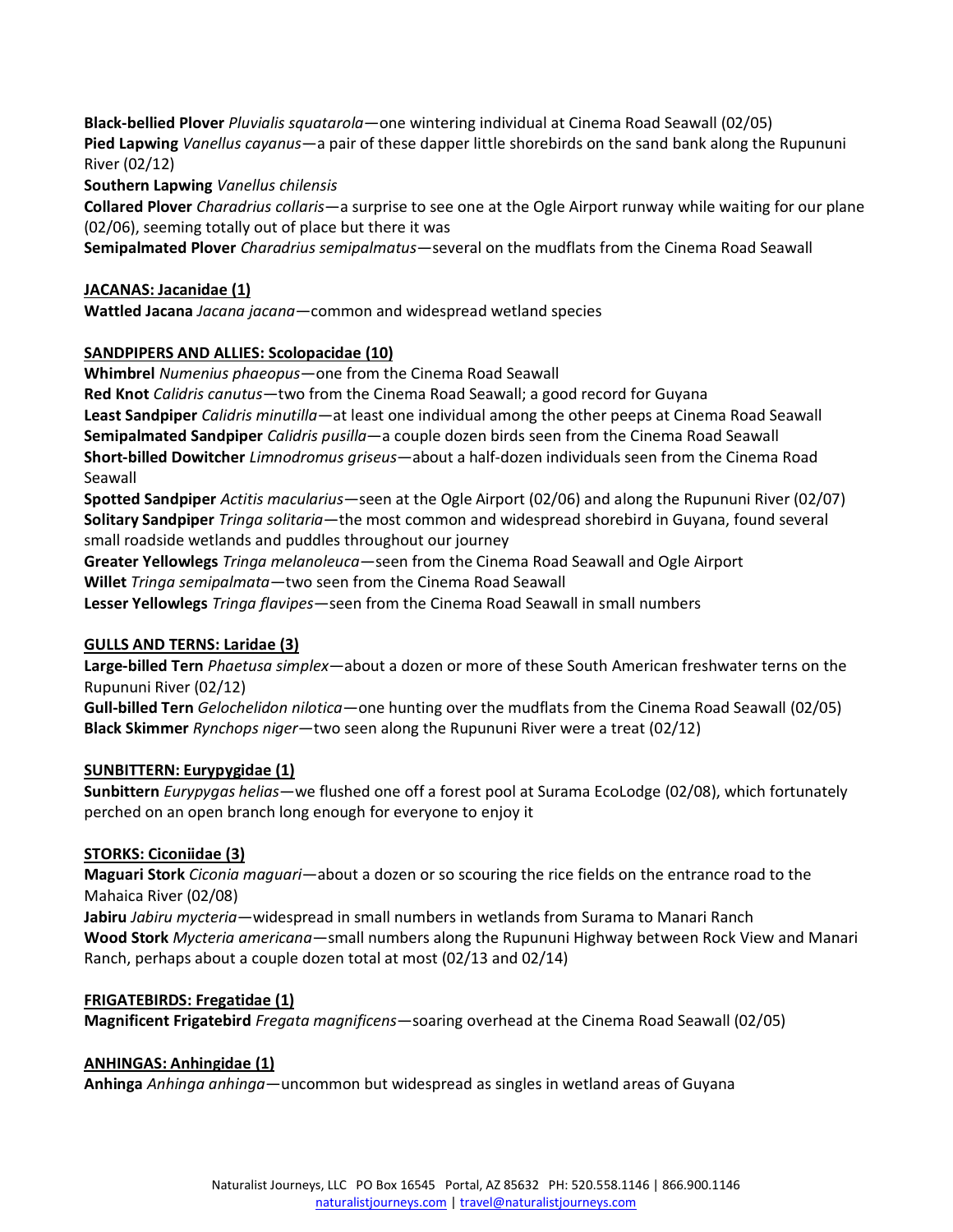# **CORMORANTS: Phalacrocoracidae (1)**

**Neotropic Cormorant** *Phalacrocorax brasilianus*—quite common in Georgetown, where they love to perch on the wires; we also saw a few flyovers on the Rupununi River (02/12)

## **HERONS AND EGRETS: Ardeidae (12)**

**Pinnated Bittern** *Botaurus pinnatus*—one seen well by half the group near the Crested Doradito stakeout **Zigzag Heron** *Zebrilus undulatus*—we flushed this special little heron off a forest pool at Surama EcoLodge (02/08) – one of the trip highlights

**Rufescent Tiger-Heron** *Tigrisoma lineatum*—small numbers on the Borro Borro River (02/08) and blackwater stream near Atta (02/09)

**Cocoi Heron** *Ardea cocoi*—common and widespread in small numbers

**Great Egret** *Ardea alba*

**Snowy Egret** *Egretta thula*

**Little Blue Heron** *Egretta caerulea*—commonly seen on our boat trips and on the Cinema Road Seawall **Tricolored Heron** *Egretta tricolor*—quite common around Georgetown, where we saw it at all wetland sites **Cattle Egret** *Bubulcus ibis*—abundant around Georgetown but strangely absent in the interior **Striated Heron** *Butorides striata*—common and widespread throughout

**Yellow-crowned Night-Heron** *Nyctanassa violacea*—adults and immatures hunting on the mudflats at the Cinema Road Seawall (02/05)

**Boat-billed Heron** *Cochlearius cochlearius*—one seen in the spotlight near the Black-banded Owl (02/09)

## **IBIS AND SPOONBILLS: Threskiornithidae (3)**

**Scarlet Ibis** *Eudocimus ruber*—many of these vibrant red ibis on the way back from the Mahaica River boat trip, including the Cinema Road Seawall (02/05)

**Green Ibis** *Mesembrinibis cayennensis*—a few shy birds on the Borro Borro River boat trip (02/08) **Buff-necked Ibis** *Theristicus caudatus*—common and noisy ibis in the savanna between Rock View Lodge and Manari Ranch

## **NEW WORLD VULTURES: Cathartidae (4)**

**King Vulture** *Sarcoramphus papa*—seen soaring overhead at Surama (02/09), Atta Lodge (02/10), and Moura (02/12)

**Black Vulture** *Coragyps atratus*

**Turkey Vulture** *Cathartes aura*

**Greater Yellow-headed Vulture** *Cathartes melambrotus*—common overhead in the rainforest areas

## **OSPREY: Pandionidae (1)**

**Osprey** *Pandion haliaetus*—seen in Georgetown Botanic Gardens (02/04 and 02/05) and the Rupununi River boat tour (02/12)

## **HAWKS, KITES AND EAGLES: Accipitridae (17)**

**Pearl Kite** *Gampsonyx swainsonii*—seen in the savanna near Surama (02/08) and another devouring a large lizard near Karasabai (02/13)

**Gray-headed Kite** *Leptodon cayanensis*—lovely adult soaring overhead in the rainforest along the Rupununi Highway (02/11)

**Swallow-tailed Kite** *Elanoides forficatus*—one of these graceful raptors soaring overhead on 02/09 near Atta Lodge

**Black-collared Hawk** *Busarellus nigricollis*—we saw this handsome fish-eating specialist on the Mahaica River (02/05) and near Manari Ranch (02/14)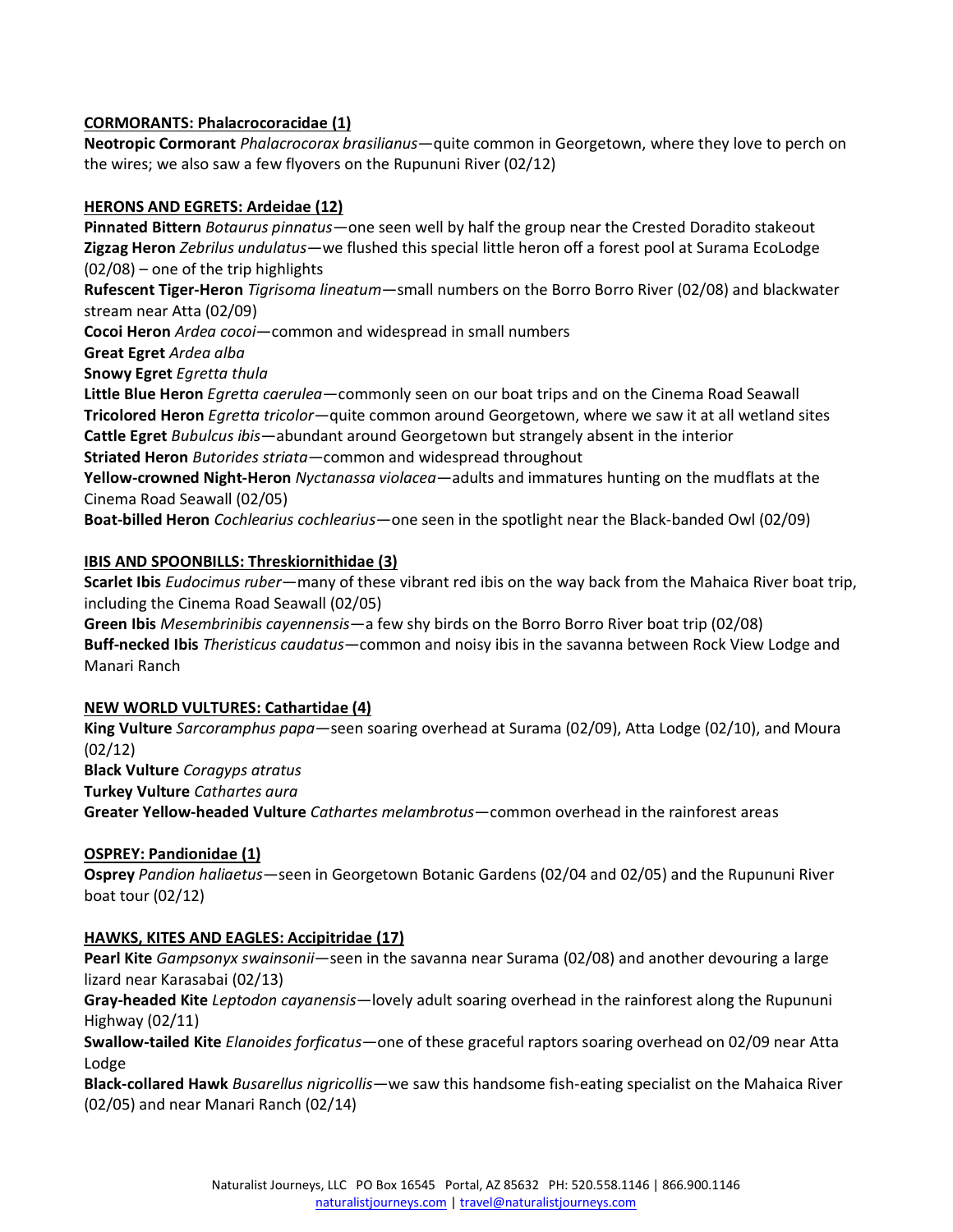**Snail Kite** *Rostrhamus sociabilis*—very common in Georgetown, where it makes for an unusual urban bird **Double-toothed Kite** *Harpagus bidentatus*—one from the Iwokrama Canopy Walkway (02/10)

**Plumbeous Kite** *Ictinia plumbea*—seen on multiple occasions at Surama (02/07 and 02/08) and along the rainforest segment of the Rupununi Highway (02/10)

**Long-winged Harrier** *Circus buffoni*—seen on 02/05 on the entrance road to the Mahaica River and on 02/12 on the Rupununi River boat tour

**Rufous Crab Hawk** *Buteogallus aequinoctialis*—one posed for us on our way to the Mahaica River (02/05) **Savanna Hawk** *Buteogallus meridionalis*—very common in all open habitats

**Great Black Hawk** *Buteogallus urubitinga*—along with Savanna Hawk, one of the most common raptors during our journey in Guyana

**Roadside Hawk** *Rupornis magnirostris*—seen at Surama on 02/07

**White-tailed Hawk** *Geranoaetus albicaudatus*—this stately raptor was quite common along the Rupununi Highway from Rock View Lodge to Manari Ranch

**White Hawk** *Pseudastur albicollis*—seen soaring over the clearing around lunch time at Atta Lodge (02/10) **Black-faced Hawk** *Leucopternis melanops*—fantastic views of this striking raptor at the Iwokrama Canopy Walkway (02/10)

**Gray-lined Hawk** *Buteo nitidis*—seen at Georgetown Botanical Gardens (02/04 and 02/05), Surama EcoLodge (02/08) and the Rupununi River boat tour (02/12); a recent split from Gray Hawk

**Zone-tailed Hawk** *Buteo albonotatus*—seen copulating at Georgetown Botanical Gardens (02/04) and Karasabai, where it was being mobbed by a passerine (02/13)

# **OWLS: Strigidae (7)**

**Tropical Screech-Owl** *Megascops choliba*—seen near the Buriti Palm swamp at Surama one evening (02/07) **Tawny-bellied Screech-Owl** *Megascops watsonii*—seen while spotlighting at Surama (02/06) **Spectacled Owl** *Pulsatrix perspicillata*—beautiful views of this owl at night at Surama (02/06) *Amazonian Pygmy-Owl Glaucidium hardyi (HO)—heard calling steadily while having coffee pre-dawn at Atta Lodge*

**Ferruginous Pygmy-Owl** *Glaucidium brasilianum*—seen at Rock View Lodge and Moura (02/12) **Burrowing Owl** *Athene cunicularia*—great views of a pair at Manari Ranch (02/14) **Black-banded Owl** *Ciccaba huhula*—heard and then seen in the spotlight near Atta Lodge one evening (02/09)

# **TROGONS: Trogonidae (3)**

**Black-tailed Trogon** *Trogon melanurus*—we saw this large trogon at Surama (02/07 and 02/08) **Green-backed Trogon** *Trogon viridis*—seen at Surama (02/07) **Guianan Trogon** *Trogon violaceus*—seen at Surama (02/07) and from the Iwokrama Canopy Walkway (02/10)

# **MOTMOTS: Momotidae (1)**

**Amazonian Motmot** *Momotus momota*—seen on the Guianan Cock-of-the-Rock Trail at the same site as last year (02/11)

# **KINGFISHERS: Alcedinidae (4)**

**Ringed Kingfisher** *Megaceryle torquata*—we saw this large kingfisher on the Mahaica River boat tour (02/05), Borro Borro River boat tour (02/08), and Rupununi River boat tour (02/12)

**Amazon Kingfisher** *Chloroceryle amazona*—seen on all three boat tours as the previous species

**Green Kingfisher** *Chloroceryle americana*—seen only once on the Borro Borro River while waiting for the Harpy Eagle to show (02/08)

**Green-and-rufous Kingfisher** *Chloroceryle inda*—fantastic views of this gorgeous and uncommon kingfisher on the Borro Borro River (02/08)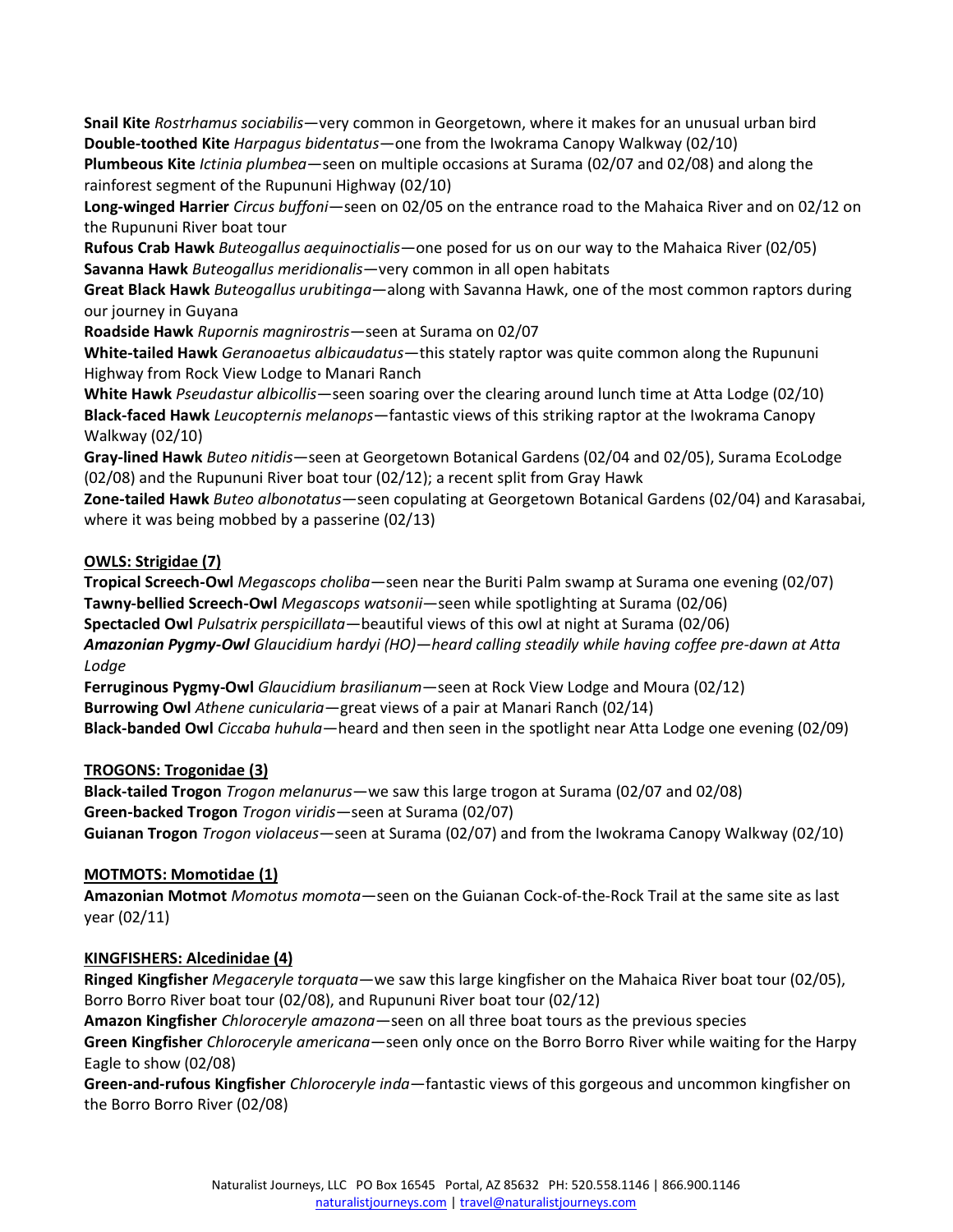# **PUFFBIRDS: Bucconidae (5)**

**Guianan Puffbird** *Notharchus macrorhynchos*—one perched frustratingly overhead on the Iwokrama Canopy Walkway (02/10)

**Spotted Puffbird** *Bucco tamatia*—seen near Surama in a drier forest ecotone (02/07)

**Collared Puffbird** *Bucco capensis*—great views on a rainforest trail at Atta Lodge (02/10)

**Black Nunbird** *Monasa atra*—common rainforest bird, usually near forest clearings and other edge situations **Swallow-winged Puffbird** *Chelidoptera tenebrosa*—common edge species in the rainforest segment of our tour

## **JACAMARS: Galbulidae (4)**

**Rufous-tailed Jacamar** *Galbula ruficauda*—although widespread in the Neotropics, this species is very local in Guyana – we had great views on the edge of gallery forest at Manari Ranch (02/14)

**Green-tailed Jacamar** *Galbula galbula*—we saw this Guianan Shield endemic on the Mahaica River (02/05) and Surama (02/07 and 02/08); it replaces Rufous-tailed Jacamar ecologically in this part of the world **Paradise Jacamar** *Galbula dea*—we saw this canopy edge species at Atta Lodge a couple times (02/09 and 02/11)

**Great Jacamar** *Jacamerops aureus*—could not ask for better views of this striking bird at Atta Lodge (02/09)

## **NEW WORLD BARBETS: Capitonidae (1)**

**Black-spotted Barbet** *Capito niger*—seen in *Cecropia* as we walked to the boat on the Borro Borro River (02/08)

## **TOUCANS: Ramphastidae (6)**

**Green Aracari** *Pteroglossus viridis*—a couple birds in fruiting *Cecropia* near Atta Lodge (02/09) **Black-necked Aracari** *Pteroglossus aracari*—several birds in the lodge clearing at Atta Lodge (02/09) **Guianan Toucanet** *Selenidera piperivora*—singles seen at Surama (02/07) and Atta Lodge (02/09); one of the most striking toucans in Guyana with the neon aquamarine eye-ring

**Toco Toucan** *Ramphastos toco*—we saw this largest of toucans on both our visits to the Georgetown Botanic Gardens (02/04 and 02/05)

**White-throated Toucan** *Ramphastos tucanus*—ubiquitous in the rainforest and a regular part of the soundscape **Channel-billed Toucan** *Ramphastos vitellinus*—same as the previous large toucan species

## **WOODPECKERS: Picidae (10)**

**White-bellied Piculet** *Picumnus spilogaster*—we saw this Guianan specialty at Georgetown Botanic Gardens (02/04)

**White-barred Piculet** *Picumnus cirratus*—one seen in the tropical dry forest in Moura (02/12)

**Yellow-tufted Woodpecker** *Melanerpes cruentatus*—two birds seen well in the scope on snags north of Atta Lodge (02/10); much to the group's amazement, this striking bird is in the same genus as Red-bellied and Acorn Woodpecker!

**Golden-collared Woodpecker** *Dryobates cassini*—we saw this small woodpecker in the forest clearing while waiting for our Borro Borro River boat tour to start (02/08)

**Blood-colored Woodpecker** *Dryobates sanguineus*—seen at the Georgetown Botanic Gardens (02/04); a coastal specialty in Guyana much like the White-bellied Piculet

**Crimson-crested Woodpecker** *Campephilus melanoleucos*—seen at Georgetown Botanic Gardens (02/05), Surama (02/08) and Moura (02/12); a distant relative of the famous and sadly extinct Ivory-billed Woodpecker **Lineated Woodpecker** *Dryocopus lineatus*— not uncommon in wooded habitats away from true rainforest, and we recorded it daily in such habitats

**Ringed Woodpecker** *Celeus torquatus*—seen in the forest clearing at Atta Lodge (02/09)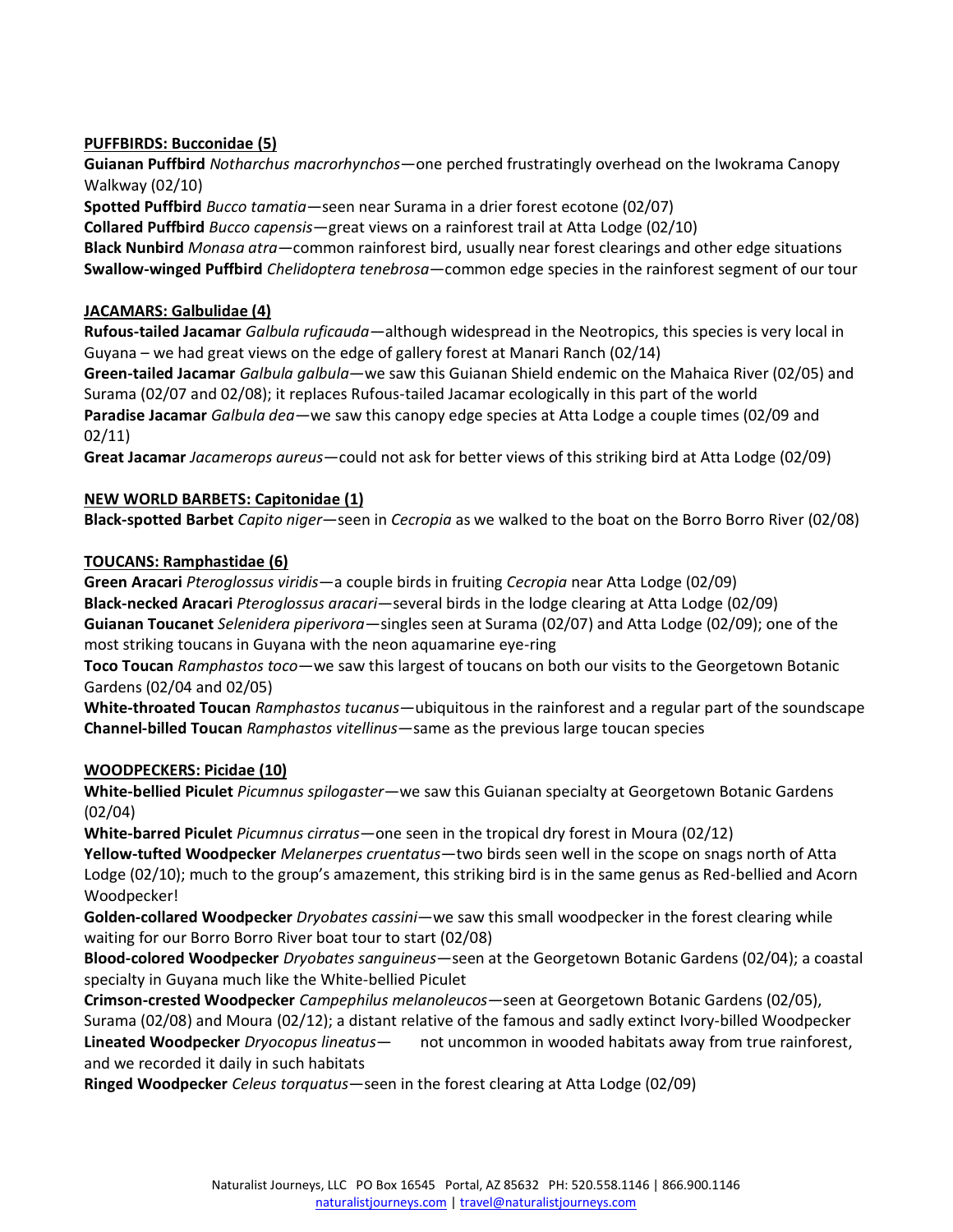**Waved Woodpecker** *Celeus undatus*—seen in the forest clearing at Atta Lodge (02/09), where it posed nicely in the scope

**Cream-colored Woodpecker** *Celeus flavus*—great views in the scope in the clearing at Atta Lodge (02/09) and also the Rupununi River boat tour (02/12)

# **FALCONS AND CARACARAS: Falconidae (7)**

**Red-throated Caracara** *Ibycter americanus*—common and noisy social raptor in the rainforest **Crested Caracara** *Caracara cheriway*—abundant in open habitats away from rainforest

**Yellow-headed Caracara** *Milvago chimachima*—seen at Georgetown Botanic Gardens (02/05), Ogle Airport (02/06), Rupununi Highway (02/13) and Manari Ranch (02/13)

**Laughing Falcon** *Herpetotheres cachinnans*—we saw this snake-eating raptor twice on the tour: once at Georgetown Botanic Gardens (02/04) and another on the way to the Mahaica River (02/05)

**American Kestrel** *Falco sparverius*—we saw the distinctive northern South America subspecies at Karasabai while having lunch (02/13)

**Aplomado Falcon** *Falco femoralis*—distant views of two from the Annai Airstrip (02/11)

**Bat Falcon** *Falco rufigularis*—seen at Surama (02/07), Iwokrama White Sand Forest (02/10) and the Rupununi River boat tour (02/12)

## **PARROTS: Psittacidae (17)**

**Golden-winged Parakeet** *Brotogeris chrysoptera*—fantastic views of perched birds in the Iwokrama White Sand Forest (02/11)

**Caica Parrot** *Pyrilia caica*—one poking its head out of a nest cavity at Surama

**Dusky Parrot** *Pionus fuscus*—one flying high overhead at Surama

**Blue-headed Parrot** *Pionus menstruus*—we got perched views from the Rupununi Highway near Atta Lodge **Festive Parrot** *Amazona festiva*—two birds perched nicely for scope views at the Georgetown Botanic Gardens (02/04)

**Yellow-crowned Parrot** *Amazona ochrocephala*—seen at Georgetown Botanical Gardens (02/04) and Surama EcoLodge (02/07)

**Mealy Parrot** *Amazona farinosa*—common large green *Amazona* parrot with broad white eye ring; observed at Georgetown Botanical Gardens (02/04), Atta Lodge (02/09 and 02/10) and the Iwokrama White Sand Forest **Orange-winged Parrot** *Amazona amazonica*—the most numerous *Amazona* parrot, recorded daily at Georgetown Botanical Gardens and at the two rainforest lodges (Surama and Atta)

**Green-rumped Parrotlet** *Forpus passerinus*—two of these tiny birds on the roadside in tropical dry forest scrub on the way to Karasabai (02/13)

**Red-fan Parrot** *Deroptyus accipitrinus*—seen poking its head out of a nest cavity on the entrance road to Atta Lodge, as well as a perched bird nearby (02/09)

**Painted Parakeet** *Pyrrhura picta*—seen mating on the Borro Borro River boat tour in the tree canopy (02/08), but our best views of these ornate little parrots were in the stand of tall white snags north of Atta Lodge (02/10) **Brown-throated Parakeet** *Eupsittula pertinax*—very common parrot of open habitats and secondary growth around Georgetown and the Rupununi Savanna

**Sun Parakeet** *Aratinga solstitialis*—fantastic scope views followed by great photo opportunities near Karasabai; these Endangered parrots are slowly recovering from severe population declines due to the cagebird trade **Red-bellied Macaw** *Orthopsittaca manilatus*—several birds coming into roost in the Buriti Palm Swamp one evening near Surama Lodge (02/07)

**Scarlet Macaw** *Ara macao*—nice views in the forest clearing at Atta Lodge (02/09)

**Red-and-green Macaw** *Ara chloropterus*—delightfully common large macaw in Guyana, recorded almost daily in a variety of habitats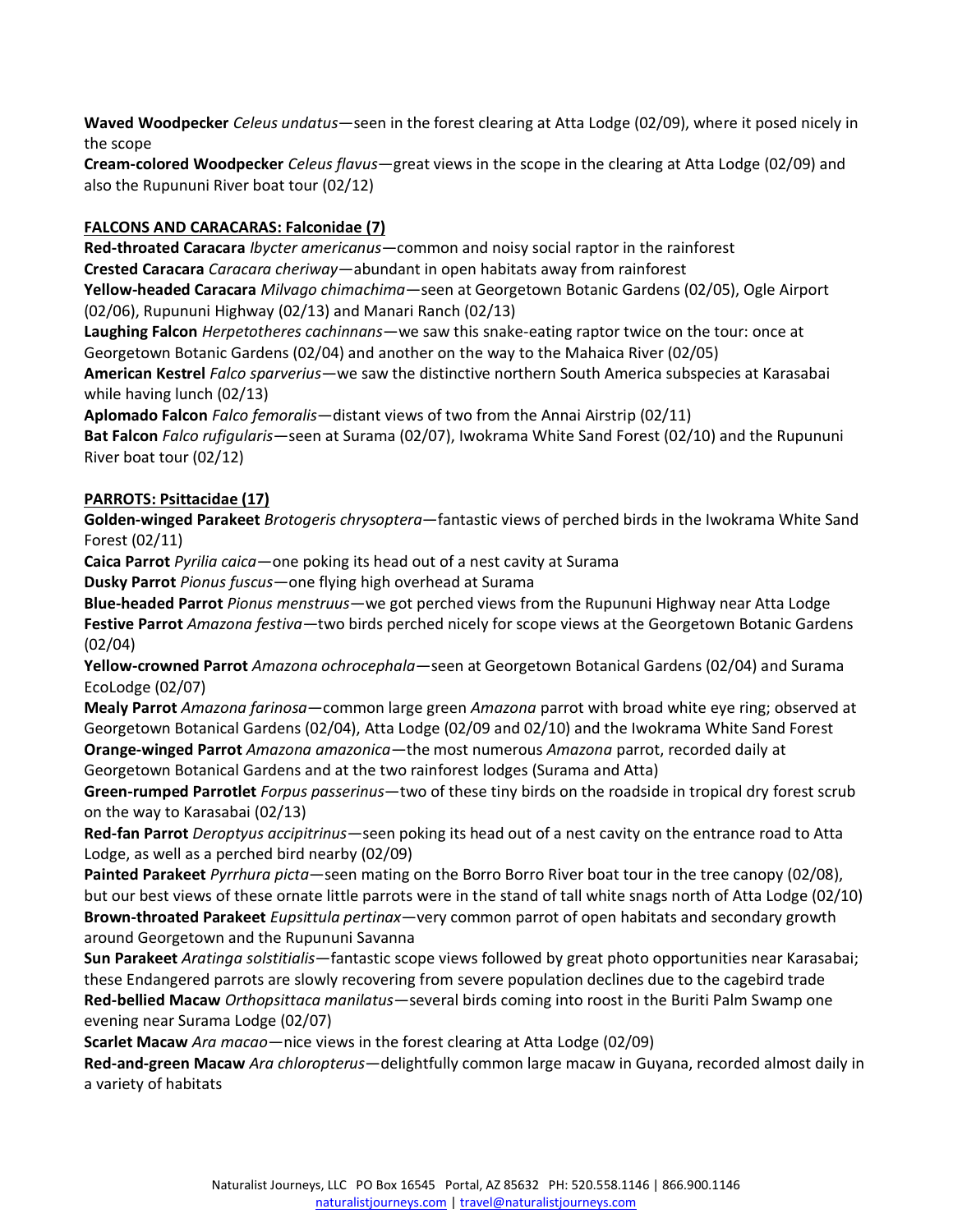**Red-shouldered Macaw** *Diopsittaca nobilis*—recorded in the Georgetown Botanic Gardens (02/04 and 02/05) and in the mango trees around Manari Ranch (02/13)

## **ANTBIRDS: Thamnophilidae (22)**

**Black-crested Antshrike** *Sakesphorus canadensis*—the common large antshrike of brushy thickets and secondary growth on the Mahaica River and Rupununi Savanna

**Barred Antshrike** *Thamnophilus doliatus*—beautiful male singing by the roadside in Moura (02/12)

**Mouse-colored Antshrike** *Thamnophilus murinus*—observed at Kaieteur Falls (02/06)

**Northern Slaty-Antshrike** *Thamnophilus punctatus*—observed in a brushy tree island in the savanna around Surama EcoLodge (02/09)

**Dusky-throated Antshrike** *Thamnomanes ardesiacus*—observed in the rainforest at Surama EcoLodge (02/07), where it is often a flock leader of understory flocks

**Cinereous Antshrike** *Thamnomanes caesius*—observed in the rainforest at Surama EcoLodge (02/07), where is it often a flock leader of understory flocks

**Rufous-bellied Antwren** *Isleria guttata*—we observed this Guianan Shield endemic in the rainforest in Surama (02/07)

**Guianan Streaked-Antwren** *Myrmotherula surinamensis*—seen along the Borro Borro River while we waited for the Harpy Eagle (02/08)

**White-flanked Antwren** *Myrmotherula axillaris*—recorded in an understory feeding flock at Surama (02/07) **Long-winged Antwren** *Myrmotherula longipennis*—also recorded in an understory feeding flock at Surama (02/07)

**Gray Antwren** *Myrmotherula menetriesii*—seen in the rainforest in Surama (02/07)

**White-fringed Antwren** *Formicivora grisea*—great views of this handsome, large antwren in Moura (02/12), near Karasabai (02/13) and Manari Ranch (02/14)

**Guianan Warbling-Antbird** *Hypocnemis cantator*—heard daily during our time in the rainforest and seen well on 02/07, 02/10 and 02/11 at Surama and Atta

*Gray Antbird Cercomacra cinerascens (HO)—heard daily in thick subcanopy tangles in the rainforest of Surama and Atta but never seen*

**Rio Branco Antbird** *Cercomacra carbonaria*—great views of this highly range-restricted bird near the Ireng River (02/14)

**White-browed Antbird** *Myrmoborus leucophrys*—we finally caught up with views of this bird during our Rupununi River boat tour, where a pair showed well for a brief time in the gallery forest understory

**Black-chinned Antbird** *Hypocnemoides melanopogon*—great views of this northern Amazonian antbird along the Borro Borro River (02/08)

*Silvered Antbird Sclateria naevia (HO)—heard singing along the Mahaica River, but heavy incoming rain made us stop our search*

**White-bellied Antbird** *Myrmeciza longipes*—this large, terrestrial antbird showed well in the semi-deciduous tropical dry forest in Moura (02/12)

**Ferruginous-backed Antbird** *Myrmoderus ferrugineus*—fantastic views of this stunningly patterned antbird at Surama, even walking out onto the trail for photos! (02/07)

**Rufous-throated Antbird** *Gymnopithys rufigula*—this obligate ant-follower proved difficult to see at Atta Lodge, and we only managed brief glimpses even though they were very actively foraging not far from the main trail **Common Scale-backed Antbird** *Willisornis poecilinotus*—nice scope views of this handsome antbird in the Iwokrama White Sand Forest (02/11)

## **ANTPITTAS: Grallariidae (1)**

**Spotted Antpitta** *Hylopezus macularius*—brief views of this poorly understood species in the forest gloom near Surama (02/08)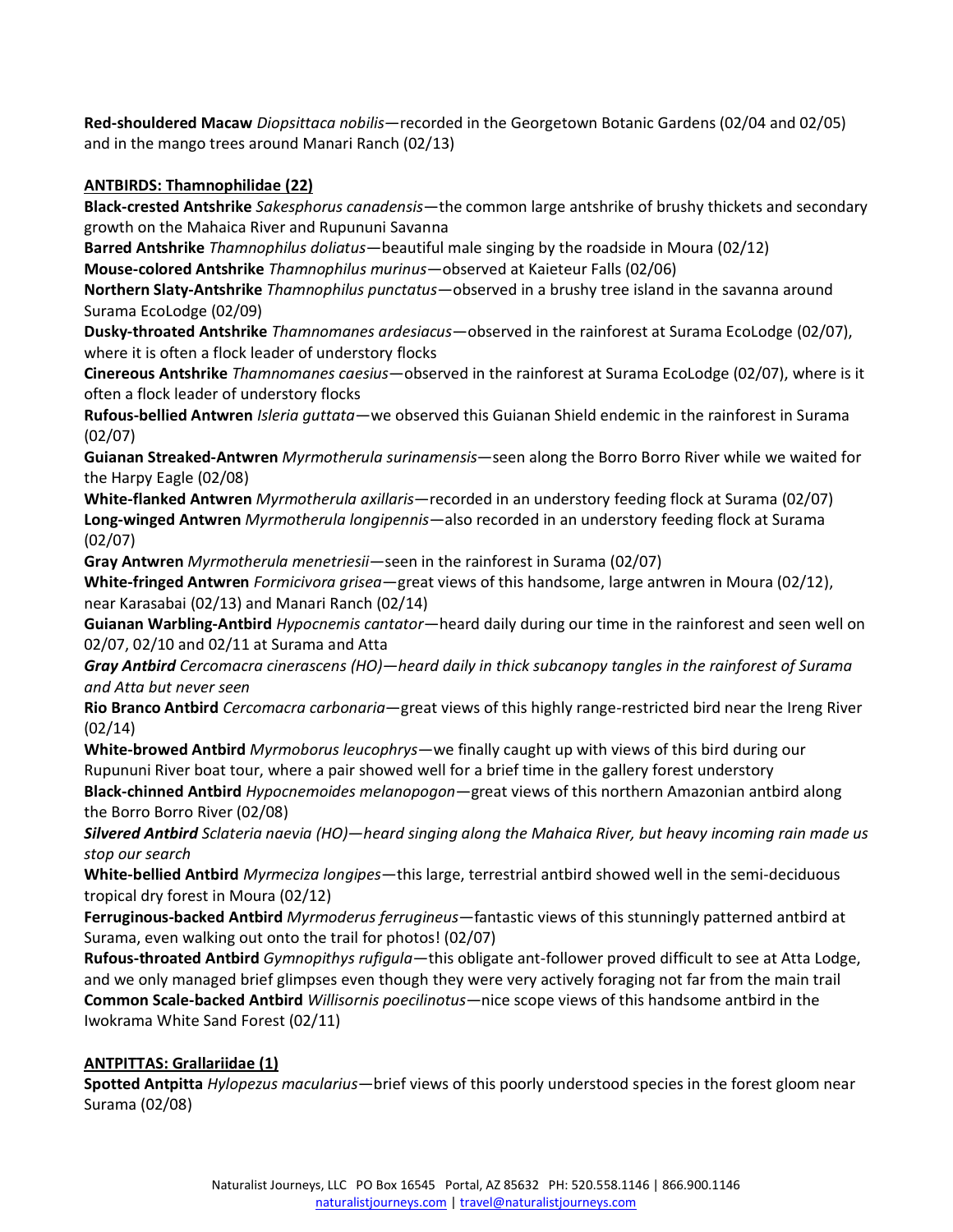# **ANTTHRUSHES: Formicariidae (1)**

*Rufous-capped Antthrush Formicarius colma (HO)—heard but remained unseen in the forest understory at Surama (02/08)*

## **OVENBIRDS AND WOODCREEPERS: Furnariidae (10)**

**Plain-brown Woodcreeper** *Dendrocincla fuliginosa*—observed in a mixed flock of woodcreepers attending an ant swarm at Atta Lodge (02/10)

**Wedge-billed Woodcreeper** *Glyphorynchus spirurus*—we saw this smallest of woodcreepers at Surama Lodge (02/07 and 02/08)

**Amazonian Barred-Woodcreeper** *Dendrocolaptes certhia*— observed in a mixed flock of woodcreepers attending an ant swarm at Atta Lodge (02/10)

**Buff-throated Woodcreeper** *Xiphorhynchus guttatus*—the most common large woodcreeper, recorded at both Surama (02/07 and 02/08) and Atta Lodge (02/10)

**Straight-billed Woodcreeper** *Dendroplex picus*—seen once at Georgetown Botanical Gardens (2/05), where one flew into a very dense, vine covered tree – the worst kind possible for observing woodcreepers!

**Streak-headed Woodcreeper** *Dendrocolaptes souleyetii*—seen well in the dry forest in Moura, an isolated population separate from those in Central America and northern South America (02/12)

**Pale-legged Hornero** *Furnarius leucopus*—one observed well by the Ireng River after our search for Rio Branco Antbird and Hoary-throated Spinetail (02/14)

**Yellow-chinned Spinetail** *Certhiaxis cinnamomeus*—very common near water and wet pastures around Georgetown and also recorded in similar habitat in the Rupununi Savanna

**Pale-breasted Spinetail** *Synallaxis albescens*—several birds gave us great views on the entrance road to the Mahaica River (02/05)

**Hoary-throated Spinetail** *Synallaxis kollari*—we observed this Critically Endangered species along the Ireng River (02/14); the population is in steep decline due to habitat conversion of its gallery forest habitat into rice plantations

## **MANAKINS: Pipridae (4)**

**Saffron-crested Tyrant-Manakin** *Neopelma chrysocephalum*—seen at the Iwokrama White Sand Forest (02/11); this unobtrusive species is an obligate white sand forest specialist of the Guianan Shield region **Black Manakin** *Xenopipo atronitens*—male seen in the Iwokrama White Sand Forest (02/11) **White-crowned Manakin** *Dixiphia pipra*—seen in the forest understory at Surama (02/07) **Golden-headed Manakin** *Ceratopipra erythrocephala*—we visited a lek site in the rainforest at Surama, where we saw several males making their distinctive calls (02/07)

## **COTINGAS: Cotingidae (7)**

**Guianan Red-Cotinga** *Phoenicircus carnifex*—male seen in the White Sand Forest (02/11)

**Guianan Cock-of-the-Rock** *Rupicola rupicola*—several displaying males proved to be rather shy for photos at Kaieteur Falls, but we got great views and photo opportunities of a male and two females on the Guianan Cockof-the-Rock trail near Surama (02/11) **\*\*VOTED BIRD OF THE TRIP!\*\***

**Purple-throated Fruitcrow** *Querula purpurata*—seen in the rainforest canopy at both Surama and Atta **Capuchinbird** *Perissocephalus tricolor*—we saw this highly sought after Guianan Shield endemic displaying at Surama (02/07) and again in a fruiting tree at Atta

**Spangled Cotinga** *Cotinga cayana*—observed in the forest canopy at Surama (02/09)

**Screaming Piha** *Lipaugus vociferans*—ubiquitous and constant part of the soundscape in the rainforest of Guyana, although all of our visual observations were in and around Atta Lodge (02/09, 02/10 and 02/11)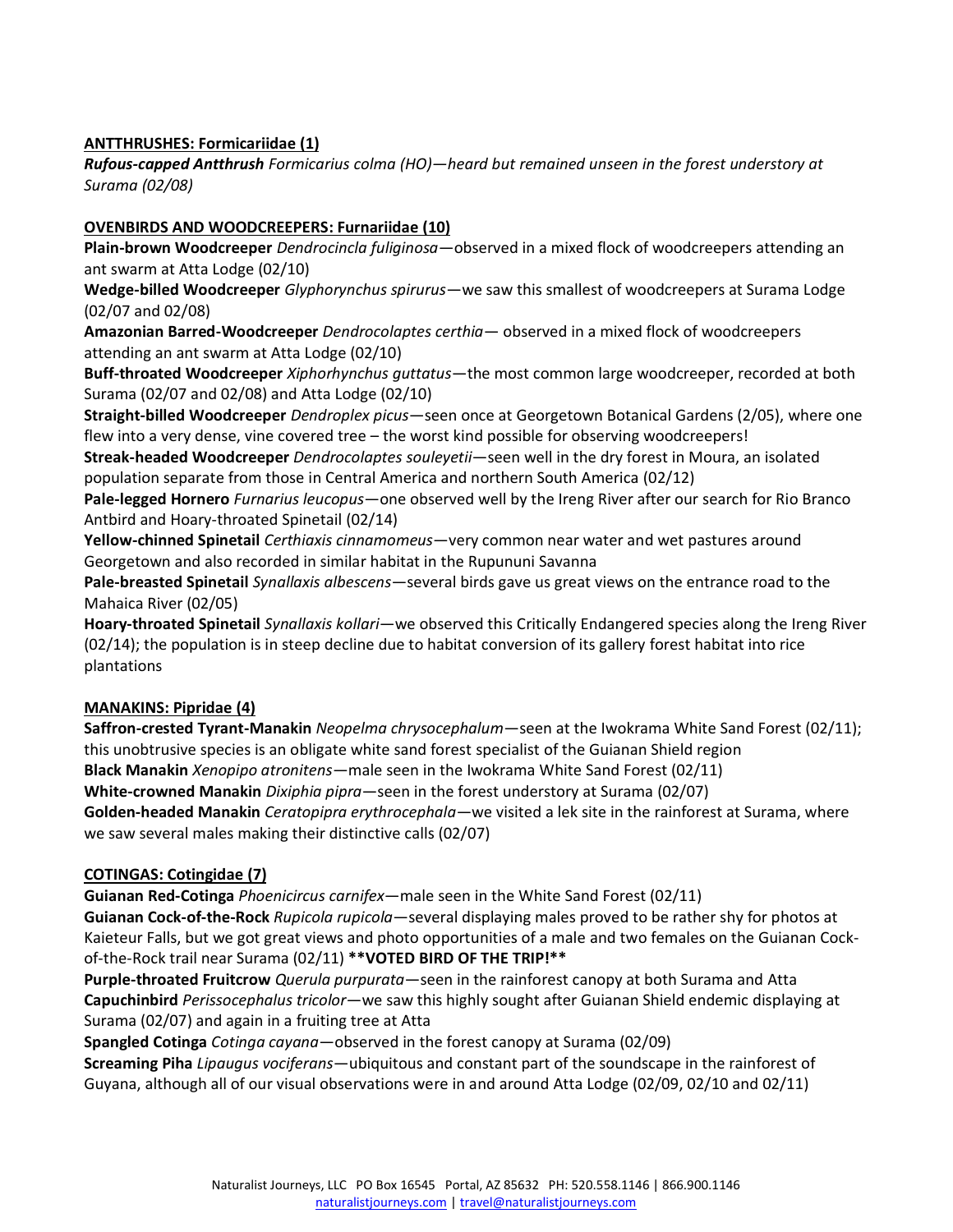**Pompadour Cotinga** *Xipholena punicea*—we saw this beautiful species in a fruiting tree along the Rupununi Highway en route to Atta Lodge (02/09)

# **BECARDS AND TITYRAS: Tityridae (5)**

**Black-tailed Tityra** *Tityra cayana*—seen on the Borro Borro River and along the Rupununi Highway (02/08 and 02/09)

**Olivaceous Schiffornis** *Schiffornis olivacea*—observed in the Iwokrama White Sand Forest (02/11) **Dusky Purpletuft** *Iodopleura fusca*—great scope views in the forest clearing at Surama while waiting for our Borro Borro River boat tour to commence (02/08)

**White-naped Xenopsaris** *Xenopsaris albinucha*—fantastic views at both the savannah in Surama and Moura (02/08 and 02/12); it is among the more enigmatic birds of the Neotropics, as its status over much of its range in northern South America is unclear due to evidence of nomadism and opportunistic breeding **Pink-throated Becard** *Pachyramphus minor*—nesting in the forest clearing at Atta Lodge! (02/11)

# **ROYAL FLYCATCHER AND ALLIES: Oxyruncidae (1)**

**Ruddy-tailed Flycatcher** *Terenotriccus erythrurus*—we saw this large-eyed and large-headed little flycatcher in the forest understory at Surama (02/07)

# **TYRANT FLYCATCHERS: Tyrannidae (40)**

**McConnell's Flycatcher** *Mionectes macconnelli*—we saw this Amazonian species once in the Iwokrama White Sand Forest (02/11)

**Short-tailed Pygmy-Tyrant** *Myiornis ecaudatus*—great views of this tiny passerine (the smallest in the Americas) from the Iwokrama Canopy Walkway (02/10)

**Helmeted Pygmy-Tyrant** *Lophotriccus galeatus*—seen perched in an area of midstory vine tangles during our time in Surama (02/08)

**Pale-eyed Pygmy-Tyrant** *Atalotriccus pilaris*—brief views of this tiny flycatcher while searching for the Whitebarred Piculet in the deciduous dry forest in Moura (02/12)

**Slate-headed Tody-Flycatcher** *Poecilotriccus sylvia*—seen in a mixed feeding flock along the road to Karasabai (we had stopped to see a pair of Green-rumped Parrotlet and saw a bunch of other species!) (02/13)

**Spotted Tody-Flycatcher** *Todirostrum maculatum*—two birds jumping about in low shrubs along the road to the Mahaica River (02/05)

**Common Tody-Flycatcher** *Todirostrum cinereum*—several at the Georgetown Botanical Gardens (02/04) and another on the edge of the small forest patch at Rock View Lodge (02/11)

**Olivaceous Flatbill** *Rhynchocyclus olivaceus*—brief views of one of these uncommon flycatchers at Surama in an understory mixed feeding flock (02/07)

**Yellow-margined Flycatcher** *Tolmomyias assimilis*—seen once in the rainforest at Surama (02/07)

**Yellow-breasted Flycatcher** *Tolmomyias flaviventris*—seen once in the small forest patch at Rock View Lodge (02/11)

**Cliff Flycatcher** *Hirundinea ferruginea*—seen once on the trail at Kaieteur Falls (02/06)

**Southern Beardless-Tyrannulet** *Camptostoma obsoletum*—seen at Georgetown Botanic Gardens (02/04), Surama (02/07) and Moura (02/12)

**Mouse-colored Tyrannulet** *Phaeomyias murina*—seen at Georgetown Botanic Gardens (02/05)

**Bearded Tachuri** *Polystictus pecotralis*—great views of this special little flycatcher in open grassland north of Manari Ranch (02/14); this flycatcher is Near Threatened due to steep population declines, a result of conversion of native grasslands to agriculture

**Crested Doradito** *Pseudocolopteryx sclateri*—we saw this bright flycatcher at the edge of a wetland area off the Rupununi Highway (02/13)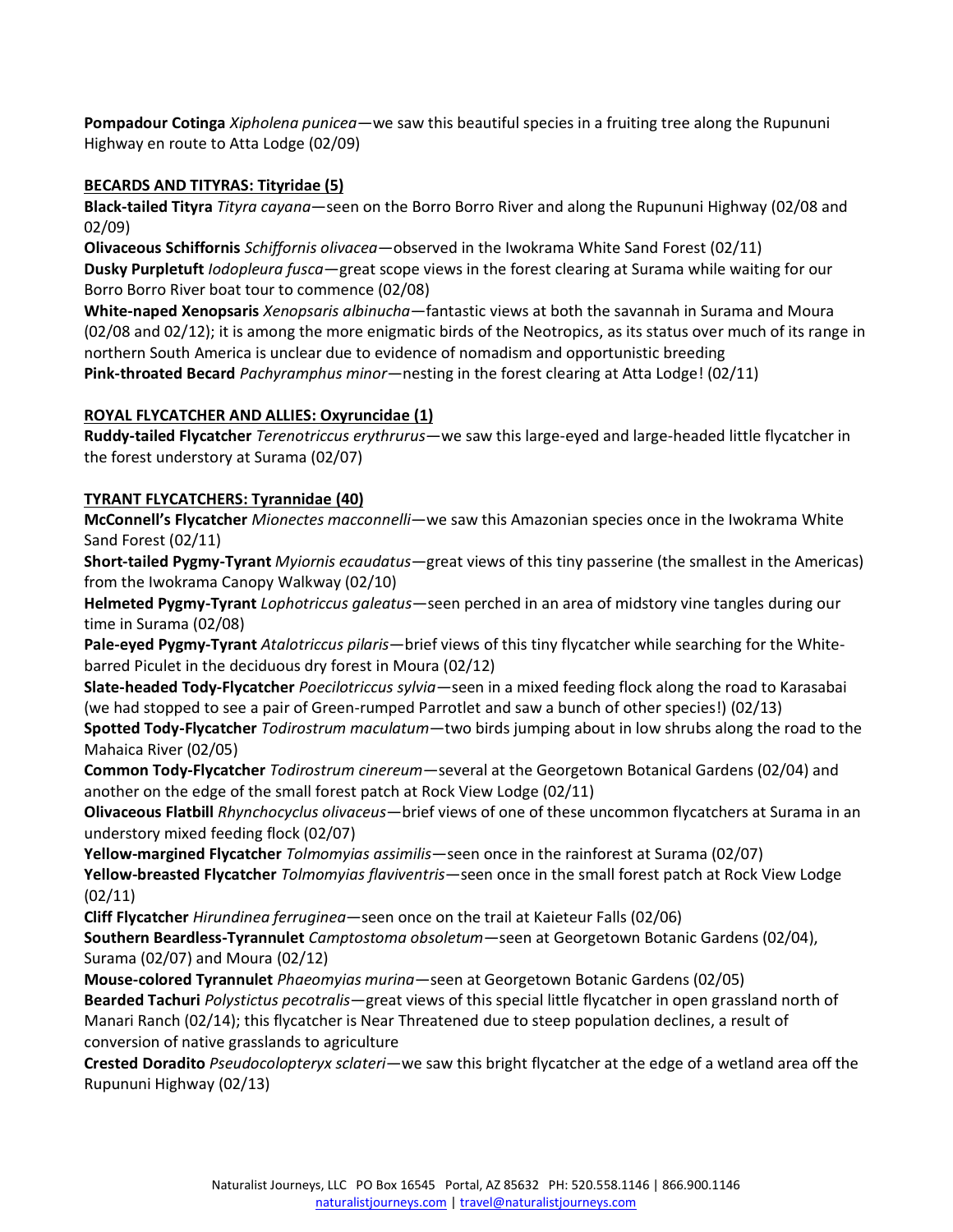**Forest Elaenia** *Myiopagis gaimardii*—seen once in a mixed feeding flock of tanagers along the Rupununi Highway (02/09)

**Plain-crested Elaenia** *Elaenia cristata*—observed in an area of wooded savanna in Surama (02/07) **Rufous-crowned Elaenia** *Elaenia ruficeps*—seen during our time at Kaieteur Falls (02/06)

**Yellow-bellied Elaenia** *Elaenia flavogaster*—common flycatcher species in open habitats throughout **Lesser Elaenia** *Elaenia chiriquensis*—seen in wooded savanna in Surama (02/08)

**Pale-tipped Tyrannulet** *Inezia caudata*—nice views of two birds in the seasonally dry forest in Moura (02/12) **Vermilion Flycatcher** *Pyrocephalus rubinus*—several of these brightly colored flycatchers showed well during our mourning in Moura (02/12)

**Pied Water-Tyrant** *Fluvicola pica*—we saw this striking little flycatcher on the Mahaica River (02/05), Ogle Airport (02/06) and Moura (02/12)

**White-headed Marsh-Tyrant** *Arundinicola leucephala*—common in open wetland habitats around the Mahaica River and along the Rupununi Highway from Rock View to Manari

**Long-tailed Tyrant** *Colonia colonus*—scope views in the area of tall white snags in the Iwokrama White Sand Forest (02/10)

**Cinnamon Attila** *Attila cinnamomeus*—several seen well at Georgetown Botanical Gardens (02/04) **Bright-rumped Attila** *Attila spadiceus*—observed in the subcanopy of the rainforest at Surama (02/08); the emphatic, rising call is a common part of the morning chorus in the Neotropics

**Short-crested Flycatcher** *Myiarchus ferox*—seen on the way to the Mahaica River (02/05) and Surama Lodge (02/07)

**Brown-crested Flycatcher** *Myiarchus tyrannulus*—a calling individual in the dry forest at Moura (02/12) **Lesser Kiskadee** *Pitangus lictor*—seen only twice: Georgetown Botanic Gardens (02/04) and the edge of the Iwokrama White Sand Forest area (02/11)

**Great Kiskadee** *Pitangus sulphuratus*—ubiquitous! One of the most common birds in Guyana

**Boat-billed Flyctacher** *Megarynchus pitangua*—we saw this large flycatcher at Georgetown Botanic Gardens (02/04) and Surama (02/07)

**Rusty-margined Flycatcher** *Myiozetetes cayanensis*—another common yellow-bellied flycatcher in Guyana, seen in a variety of open habitats

**Yellow-throated Flycatcher** *Conopias parvus*—we saw this yellow-bellied canopy flycatcher in the forest clearing while waiting for the Borro Borro River boat tour (02/08)

**Streaked Flycatcher** *Myiodynastes maculatus*—seen at Surama right by the restaurant on two dates (02/07 and 02/09)

**Piratic Flycatcher** *Legatus leucophaius*—seen at Surama right by the restaurant (02/07); named after its behavior of chasing off birds from their nests, especially those that build globular ones

**Sulphury Flycatcher** *Tyrannopsis sulphurea*—two birds seen well at the Buriti Palm Swamp near Surama at sunset (02/07)

**Tropical Kingbird** *Tyrannus melancholicus*—common and ubiquitous Neotropical flycatcher

**Gray Kingbird** *Tyrannus dominicensis*—several birds at Georgetown Botanical Gardens (02/04); a classic Caribbean flycatcher species

**Fork-tailed Flycatcher** *Tyrannus savana*—lovely, common flycatcher of grasslands of the Rupununi

**VIREOS: Vireonidae (5)**

**Rufous-browed Peppershrike** *Cyclarhis gujanensis*—we saw this large vireo twice at Surama (02/07 and 02/08) and on our morning trip to Moura in dry forest (02/12)

**Ashy-headed Greenlet** *Hylophilus pectoralis*—seen on both of our visits to the Georgetown Botanical Gardens (02/04 and 02/05)

**Lemon-chested Greenlet** *Hylophilus thoracicus*—seen in a mixed feeding flock by the roadside along the Rupununi Highway (02/09)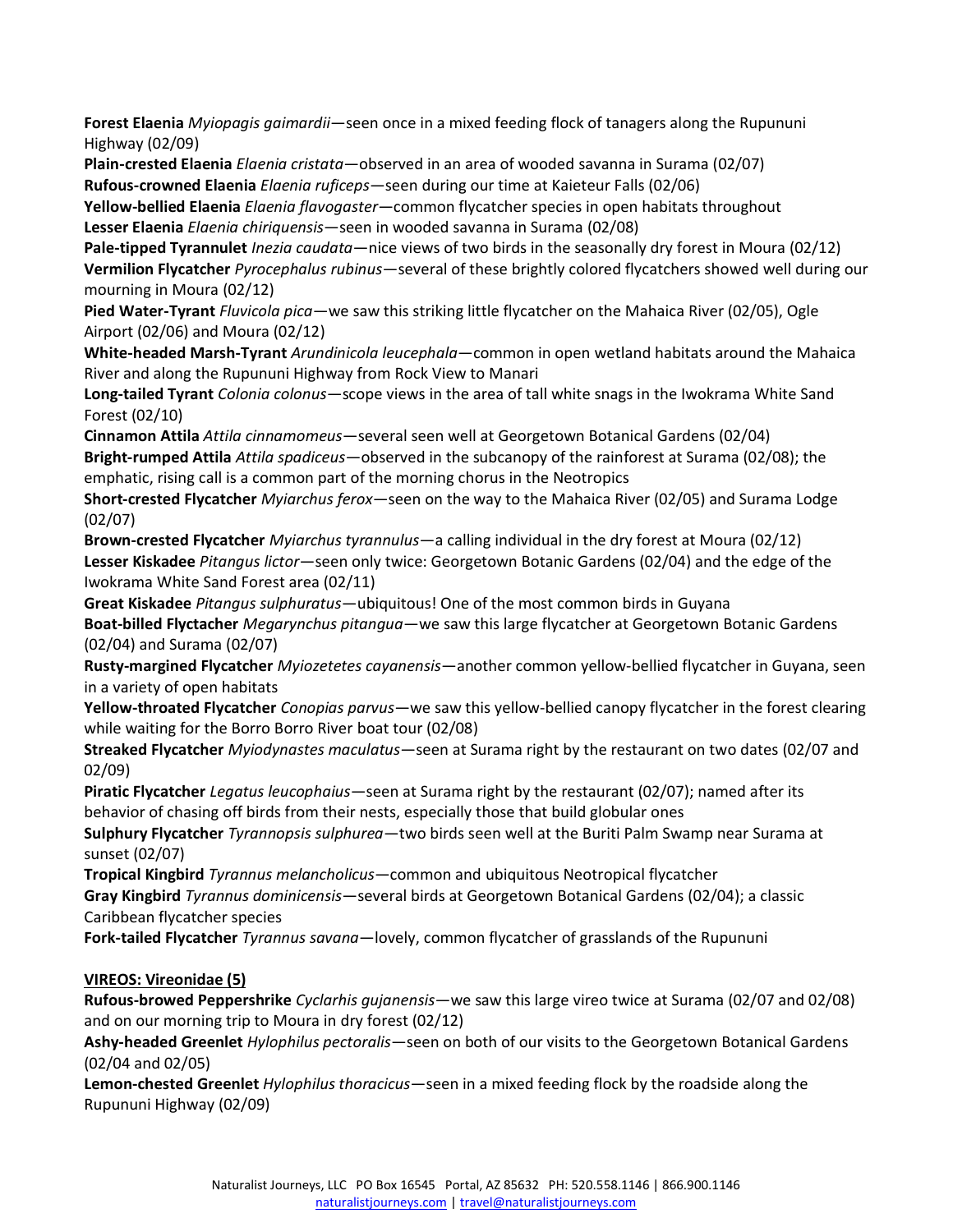**Buff-cheeked Greenlet** *Pachysylvia muscicapina*—seen in a mixed feeding flock by the roadside along the Rupununi Highway (02/09) **Chivi Vireo** *Vireo chivi*—common passerine of wooded areas from Rock View Lodge to Manari Ranch

#### **CROWS AND JAYS: Corvidae (1)**

**Cayenne Jay** *Cyanocorax cayanus*—we saw this striking jay only a couple times while birding at Surama (02/07 and 02/08)

#### **DONACOBIUS: Donacobiidae (1)**

**Black-capped Donacobius** *Donacobius atricapilla*—we saw these unusual birds on the Mahaica River Boat tour (02/05)

#### **SWALLOWS AND MARTINS: Hirundinidae (5)**

**White-banded Swallow** *Atticora fasciata*—we saw these handsome swallows only along the Borro Borro River on our boat tour (02/08)

**Southern Rough-winged Swallow** *Stelgidopteryx ruficollis*—seen daily at Surama, as well as along the Rupununi River

**Gray-breasted Martin** *Progne chalybea*—common and widespread around any human-made structures **White-winged Swallow** *Tachycineta albiventer*—regularly seen in wetlands around Georgetown and the Rupununi Savanna

**Barn Swallow** *Hirundo rustica*—several of these migrant swallows on our Mahaica River boat tour and the Crested Doradito stakeout site (02/05 and 02/13)

## **GNATCATCHERS: Polioptilidae (2)**

**Long-billed Gnatwren** *Ramphocaenus melanurus*—seen in the rainforest at Surama (02/08) **Tropical Gnatcatcher** *Polioptila plumbea*—seen in savanna habitats at Surama (02/08), Moura (02/12) and Manari Ranch (02/14)

#### **WRENS: Troglodytidae (4)**

**House Wren** *Troglodytes aedon*—very common around Georgetown **Bicolored Wren** *Campylorhynchus griseus*—a garrulous and bubbly family group regularly paraded around the grounds of Manari Ranch (02/13)

*Coraya Wren Pheugoedius coraya (HO)—heard along the Rupununi Highway right near the Atta Lodge turnoff*  **Buff-breasted Wren** *Cantorchilus leucotis*—seen well at both Moura and in the gallery forest north of Manari Ranch (02/12 and 02/14)

## **MOCKINGBIRDS AND THRASHERS: Mimidae (1)**

**Tropical Mockingbird** *Mimus gilvus*—very common around Georgetown and Moura

## **THRUSHES: Turdidae (1)**

**Pale-breasted Thrush** *Turdus leucomelas*—very common around human habitation throughout

## **PIPITS AND WAGTAILS: Motacillidae (1)**

**Yellowish Pipit** *Anthus lutescens*—one walked in really close to the group in an open field north of Manari Ranch on the same day we looked for the Rio Branco Antbird and Hoary-throated Spinetail (02/14)

#### **FINCHES AND EUPHONIAS: Fringillidae (3)**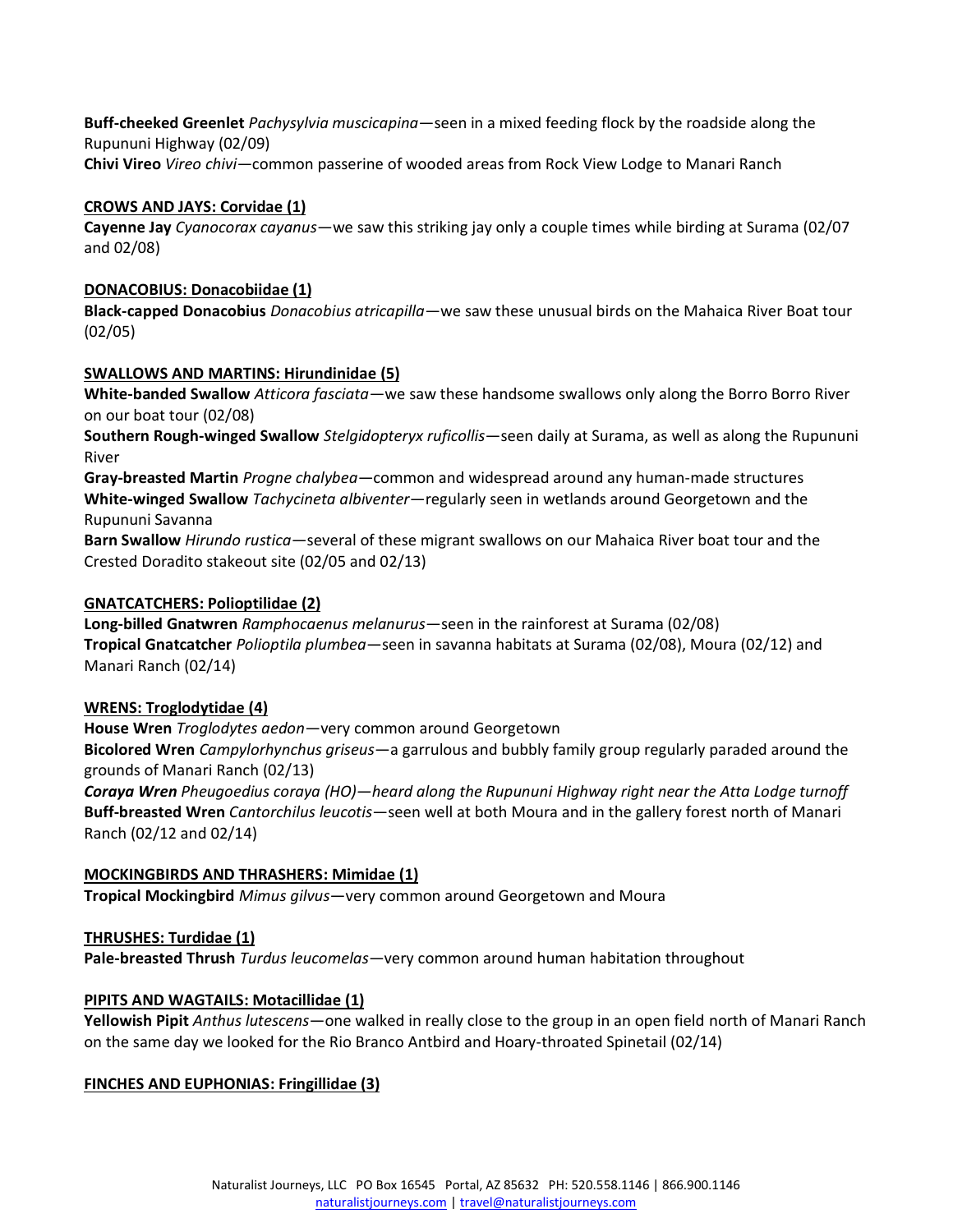**Finsch's Euphonia** *Euphonia finschi*—we saw small numbers of this Guianan Shield endemic in woodland areas of Surama (02/08) and Moura (02/12)

**Violaceous Euphonia** *Euphonia violacea*—seen only at Georgetown Botanic Gardens, where we saw it on both visits (02/04 and 02/05)

**Golden-sided Euphonia** *Euphonia cayennensis*—we saw a subadult male in transitional plumage from the Iwokrama Canopy Walkway (02/10)

# **NEW WORLD SPARROWS: Passerellidae (1)**

**Grassland Sparrow** *Ammodramus humeralis*—small numbers in the savanna areas of Surama (02/07 and 02/09)

## **NEW WORLD BLACKBIRDS: Icteridae (12)**

**Eastern Meadowlark** *Sturnella magna*—observed at Manari Ranch in open grassland (02/14)

**Red-breasted Meadowlark** *Leistes militaris*—small numbers in verdant grassland areas along the coast near Georgetown and in the interior of Guyana along the Rupununi Highway

**Green Oropendola** *Psarocolius viridis*—small numbers at Kaieteur Falls (02/06), the Iwokrama Canopy Walkway (02/09), and the Iwokrama White Sand Forest (02/10)

**Crested Oropendola** *Psarocolius decumanus*—a few birds along the Borro Borro River at Surama (02/08) **Yellow-rumped Cacique** *Cacicus cela*—quite common at Surama with scattered sightings elsewhere **Red-rumped Cacique** *Cacicus haemorrhous*—nice views at the Iwokrama White Sand Forest and our lunch stop right along the Rupununi Highway

**Orange-backed Troupial** *Icterus croconotus*—great views of two birds at Moura (02/12); this species ranks among the largest of the New World orioles

**Yellow Oriole** *Icterus nigrogularis*—very common around Georgetown with smaller numbers along the Rupununi Highway (where found in woodlands near savanna, as it is not a rainforest species)

**Shiny Cowbird** *Molothrus bonariensis*—seen in Georgetown (02/10), Mahaica River (02/05) and Surama (02/07) **Giant Cowbird** *Molothrus oryzivorus*—great views around the rooms and restaurant at Surama (02/06 and 02/07); this is the largest species of cowbird by far, parasitizing mostly caciques and oropendolas

**Carib Grackle** *Quiscalus lugubris*—very common along the coast at Georgetown and along the Mahaica River **Yellow-hooded Blackbird** *Chrysomus icterocephalus*—a small blackbird of wetland areas and wet fields, such as Ogle Airport (02/06) and Moura (02/12); despite the name and appearance, this species is not the closest cousin to the Yellow-headed Blackbird of the United States

# **NEW WORLD WARBLERS: Parulidae (2)**

**Yellow Warbler** *Setophaga petechia*—small numbers of wintering migrants at Georgetown Botanical Gardens, Rock View Lodge and Moura

**Blackpoll Warbler** *Setophaga striata*—singles on two days at Surama (02/07 and 02/08); this long-winged migrant undertakes the longest migration of any North American warbler

# **CARDINALS, GROSBEAKS AND ALLIES: Cardinalidae (1)**

*Amazonian Grosbeak Cyanoloxia rothschildii (HO)—heard singing at Surama and Atta Lodge but never visible; this species is a close relative and recent split from Blue-black Grosbeak*

# **TANAGERS AND ALLIES: Thraupidae (32)**

**Red-capped Cardinal** *Paroaria gularis*—like most of its close relatives, this species tends to live close to rivers and wetlands; common along the Mahaica River, Borro Borro River, Moura and Rupununi River **Hooded Tanager** *Nemosia pileata*—a single male in a mixed feeding flock along the Ireng River on our Rio Branco/Hoary-throated Spinetail excursion (02/14)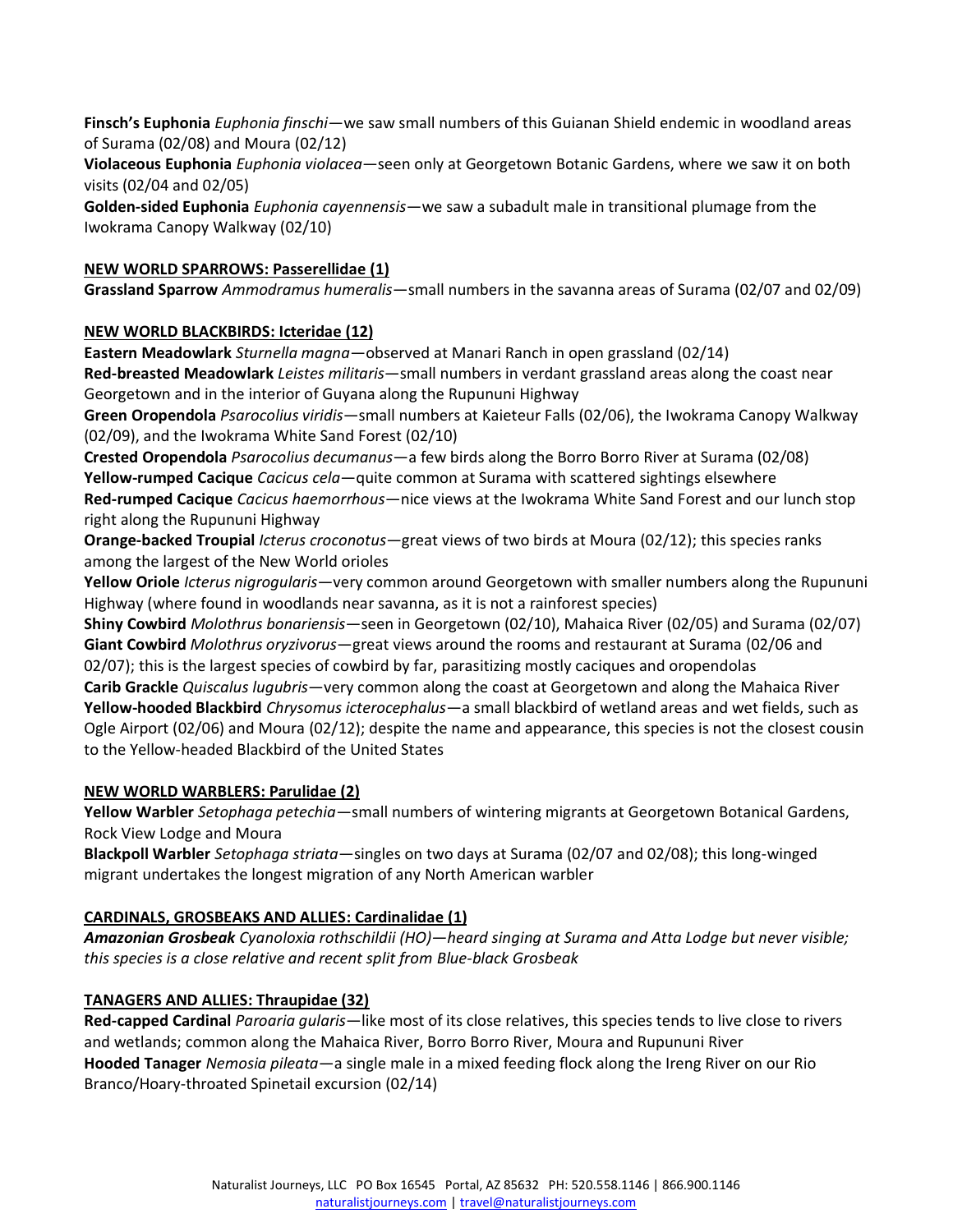**Flame-crested Tanager** *Loriotus cristatus*—one in a mixed flock of tanagers along the Rupununi Highway between Surama and Atta (02/09)

**White-shouldered Tanager** *Loriotus luctuosus*—one in a mixed feeding flock at Surama (02/08) **White-lined Tanager** *Tachyphonus rufus*—one at Kaieteur Falls (02/06)

**Silver-beaked Tanager** *Ramphocelus carbo*—quite common at Surama on multiple days

**Blue-gray Tanager** *Thraupis episcopus*

**Palm Tanager** *Thraupis palmarum*

**Spotted Tanager** *Ixothraupis punctata*—seen once in the roadside feeding flock of tanagers along the Rupununi Highway (02/09)

**Burnished-buff Tanager** *Stilpnia cayana*—we saw this open woodland tanager regularly in land Guyana, including Rock View Lodge (02/11), Moura (02/12) and Manari Ranch (02/14)

**Turquoise Tanager** *Tangara mexicana*—we saw this brightly colored tanager only once on our trip at Georgetown Botanical Gardens (02/04)

**Paradise Tanager** *Tangara chilensis*—several individuals in a mixed feeding flock along the Rupununi Highway (02/09); a classic and extremely colorful tanager species of the Amazon Basin

**Bay-headed Tanager** *Tangara gyrola*—we saw this widespread species along the Rupununi Highway at Surama (02/09) and the Iwokrama Canopy Walkway (02/10)

**Black-faced Dacnis** *Dacnis lineata*—we had scope views of a pair in the forest clearing at Atta Lodge (02/09) **Blue Dacnis** *Dacnis cayana*—singles observed at Surama Lodge on two days (02/07 and 02/09)

**Short-billed Honeycreeper** *Cyanerpes nitidus*—we saw this uncommon tanager of the Amazon Basin along the Rupununi Highway one day in a mixed feeding flock (02/09) much to our delight!

**Purple Honeycreeper** *Cyanerpes caeruleus*—seen at Surama (02/09)

**Red-legged Honeycreeper** *Cyanerpes cyaneus*—a single bird at Surama (02/07)

**Green Honeycreeper** *Chlorophanes spiza*—singles of this colorful, widespread species at Surama (02/09) and Atta Lodge (02/10)

**Chestnut-vented Conebill** *Conirostrum speciosum*—a male/female pair in a busy mixed feeding flock in gallery forest along the Ireng River (02/14); a life bird for our local guide, so not a common species in Guyana

**Wedge-tailed Grass-Finch** *Emberizoides herbicola*—we saw this sparrow-like tanager in savanna areas of Surama on two dates (02/08 and 02/09)

**Blue-black Grassquit** *Volatinia jacarina*—numerous on the Mahaica River in wet grass (02/05)

**Ruddy-breasted Seedeater** *Sporophila minuta*—a couple individuals observed in roadside grasses along the Rupununi Highway near Moura (02/12)

**Chestnut-bellied Seed-Finch** *Sporophila angolensis*—one in roadside sapling by a pond in the Iwokrama White Sand Forest (02/11)

**Gray Seedeater** *Sporophila intermedia*—small numbers observed in the savanna along the Rupununi Highway (02/12 and 02/13)

**Wing-barred Seedeater** *Sporophila americana*—several observed at Georgetown Botanical Gardens (02/04 and 02/05) and the Mahaica River (02/05); it is more or less regionally endemic to northeastern South America and replaces the Caqueta Seedeater from the western Amazon Basin

**Yellow-bellied Seedeater** *Sporophila nigricollis*—observed in a roadside mixed flock of seedeaters while exploring Moura (02/12)

**Plumbeous Seedeater** *Sporophila plumbea*—same as the previous species (02/12)

**Bananaquit** *Coereba flaveola*—a handful of sightings scattered throughout our route

**Buff-throated Saltator** *Saltator maximus*—observed at Surama (02/08)

**Olivaceous Saltator** *Saltator olivaescens*—seen on the entrance road to the Mahaica River and in Moura (02/05 and 02/12); a recent split from Grayish Saltator

*Slate-colored Grosbeak Saltator grossus (HO)—heard singing from the Iwokrama Canopy Walkway*